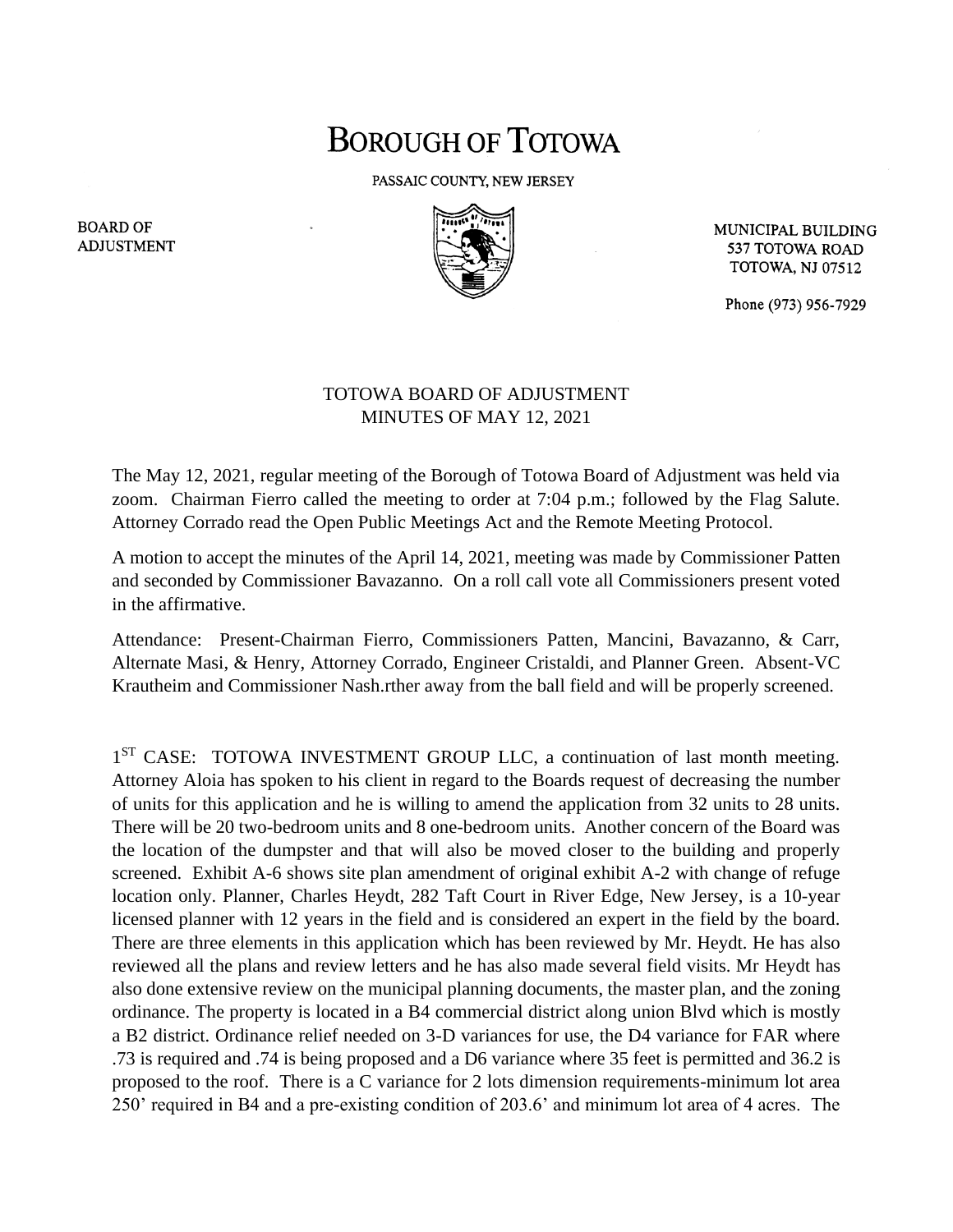applicant seeks relief for the number of principal building on the property, one is permitted, and they are proposing an additional principal building structure. They are requiring transition at boundary where 50 'is required as a buffer width and the applicant is proposing 38.1 '. The applicant needs relief on setback where 30' is permitted and they are proposing 89.5'. The side yard setback requires 50' and they are proposing 31.8' for mixed use structure. The rear yard requires 50' and applicant is proposing 41.2'. The zoning ordinance prohibits parking to be visual within the front yard and the applicant is proposing front yard parking with landscaping to address that issue. The lot width is 300' with 160' existing and they are maintaining that. The maximum front yard setback to existing bank building permits 30' as a maximum and 62.9' is existing. The minimum side yard on lot 3, 50'is required and 37.5' is being proposed. The existing conditions have relativity improved; this is a very extensive surface parking area on a substantial amount of property with existing vacant structure. The positive criteria are, there will be affordable housing and they have meet the particular suitability test and there is no hardship to the public. The arial image form google search shows the property and surroundings. There were also photos of the existing office structure, Wells Fargo bank, the parking lot, residential homes, post office and school, gas station on Union Blvd, and the mixed-use structures on Union Blvd, and the commercial structure on Bogert Street.

The land use law, purpose C provides for light and air and open space-they will maintain an adequate buffer and 30' from residential side yard and proposing a consistent fence to screen any visual impacts of the structures. With the change in the number of units, this reduces the intensity of the proposed residential component and brings the parking ratio into closer compliance and increases the parking ratio for this site. With respect to purpose G, to provide for sufficient space in appropriate location for a variety of agricultural, residential, recreational, commercial, and industrial uses, it is Mr. Heydt's professional opinion that this parking lot whether office is in operation, is severely underutilized. With this being said, our proposal plans to provide for additional land uses increases the overall efficiency of the site and productiveness of the site in an appropriate manner and future purpose G. Lastly, purpose I, to promote a desirable visual environment-mixture of materials being proposed on the mix use building, the existing office building is undergoing some early renovation with façade enhancements. There is a minor increase od what is permitted for the F.A.R and what is being proposed. The D6 and C bulk variance for building height is minor also with a flat roof structure. The bulk variance lot dimensions-minor subdivision. The number of principal buildings-proposing 2 structures on one lot. The yards-will provide the privacy fence and work with the neighbors. The parking-will need relief. The negative criteria are there is no impairment to the purpose of the zoning ordinance and no substantial detriment to the general welfare. On the zone plan or the future land use map, which was prepared by Maser Consulting on March of 2016, this is labeled office use and they are not in an impairment of this plan. The zoning map, prepared by Maser Consulting, prepared with amendments on July 14, 2014, show what is being proposed is consistent to the area. This application benefits the master plan and provides affordable housing and is consistent with the mixed uses in the area.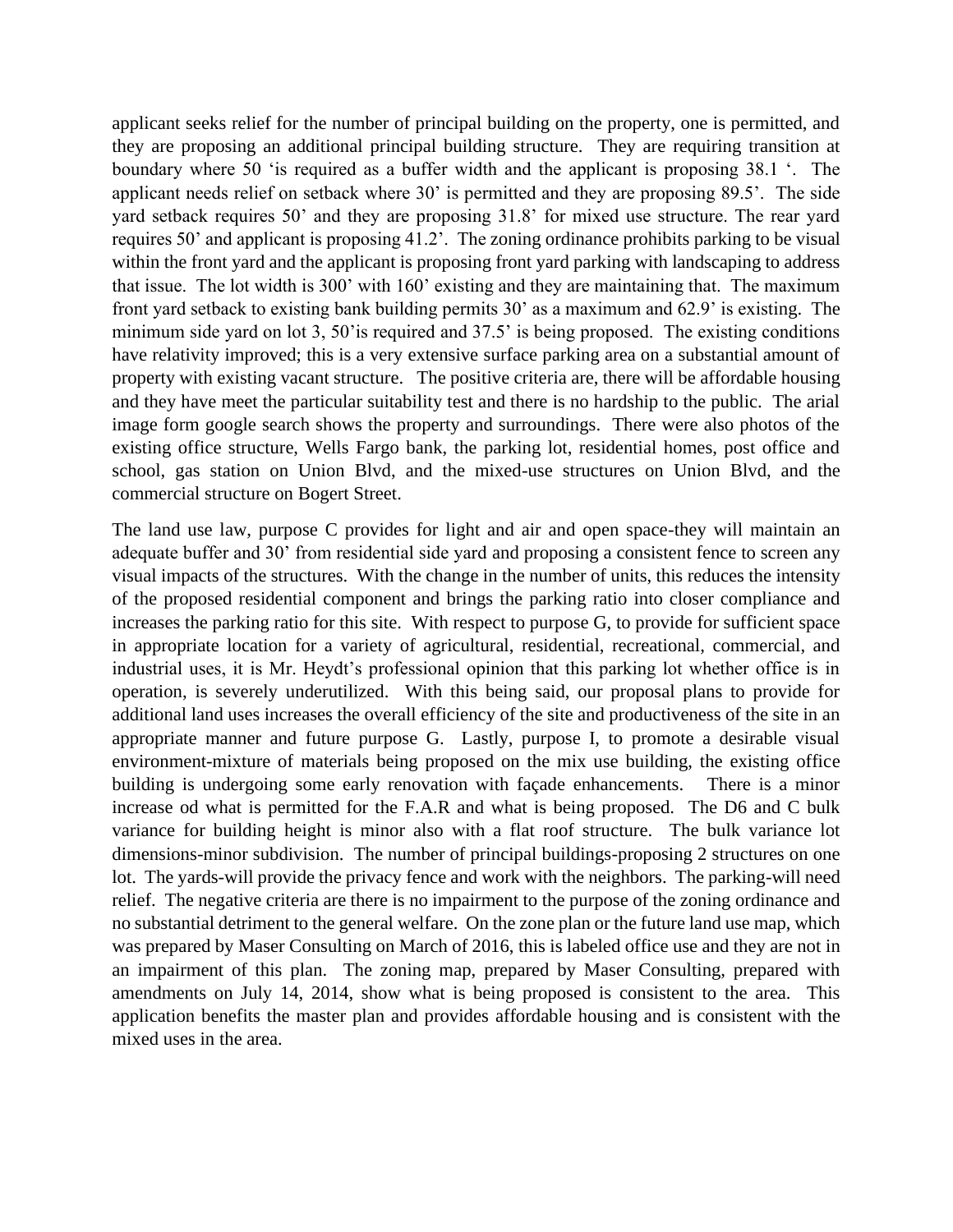Chairman Fierro asked about the fencing and the trees-if they will be along the residents' homes on Bogert, Mr. Heydt states that is correct. Chairman Fierro also asked about how many units will be put aside for the affordable housing. Attorney Alioa states that will be negotiated with the township council, Mr. Corrado agrees. Planner Green questions about the relief being sought tonight. The applicant has decreased the units from 32 to 28 but we haven't received any information on how that will impact the parking deviation they are requesting and how many square feet does that take off the building? And within the building? The resolution can not be submitted without these numbers to correlate. Anwar Alkha, Architect, states the footprint will stay the same, so the F.A.R. will not change, they will keep to the same square footage of the structure and re-arrange the apartments to have the 10-two-bedroom units and 4-one-bedroom units on each floor. Ms. Green also states the prior testimony was these units will be rentals, Attorney Aloia confirms. Commissioner Patten asked about the dumpster being moved, can that still be accessed head on for removal, Engineer McClellan states yes. Ms. Green also questions if the change in the configuration of the units, will a den be added to fill space, Architect Alkha states on records that there will be no dens.

At this time the meeting is being opened to the public,

Bernadette Hilway, 114 Bogert Street, states her concerns. Her first concern is this application needs a lot of variances and reliefs to pass, she feels this is too excessive for the area, 2 lots is over developing, the more bedrooms will encourage more people to live within a unit and will add to the school, and where are the renters company parking. Mr. Heydt states this is an urban area and common for single family homes to abut this type of application. Engineer McClellan also states the parking spaces requirements changed with the reductions, previous required was 255 spaces and now 250 are required and the applicant is proposing 224.

At this time a motion was made by Alternate Masi to close the public portion of the meeting and was seconded by Commissioner Bavazanno.

Commissioner Bavazanno asked if the building was going to change with the change in the units, Attorney Aloia states there will be no change at all, jus the interior will be reconfigures for unit count. Commissioner Patten asked if there are 2 buildings currently on the property and one is being knocked down and rebuilt, Attorney Aloia replies that is correct, the second building that is being knocked down and replaced was the drive thru building.

A motion was made by Commissioner Patten to approve this application and seconded by Commissioner Mancini. Application was approved  $7 - 0 \omega$  8:12 P.M.

## 2 ND CASE: GORDON PROPERTY REALTY LLC

Planner Green was not asked to review the next two cases so she is signing off.

Raymond Redding is the Attorney for this application. This is a minor subdivision and variance site plan approval for 240 Gordon Avenue and is requesting a subdivision of the property to create a new lot with a new single-family home on it.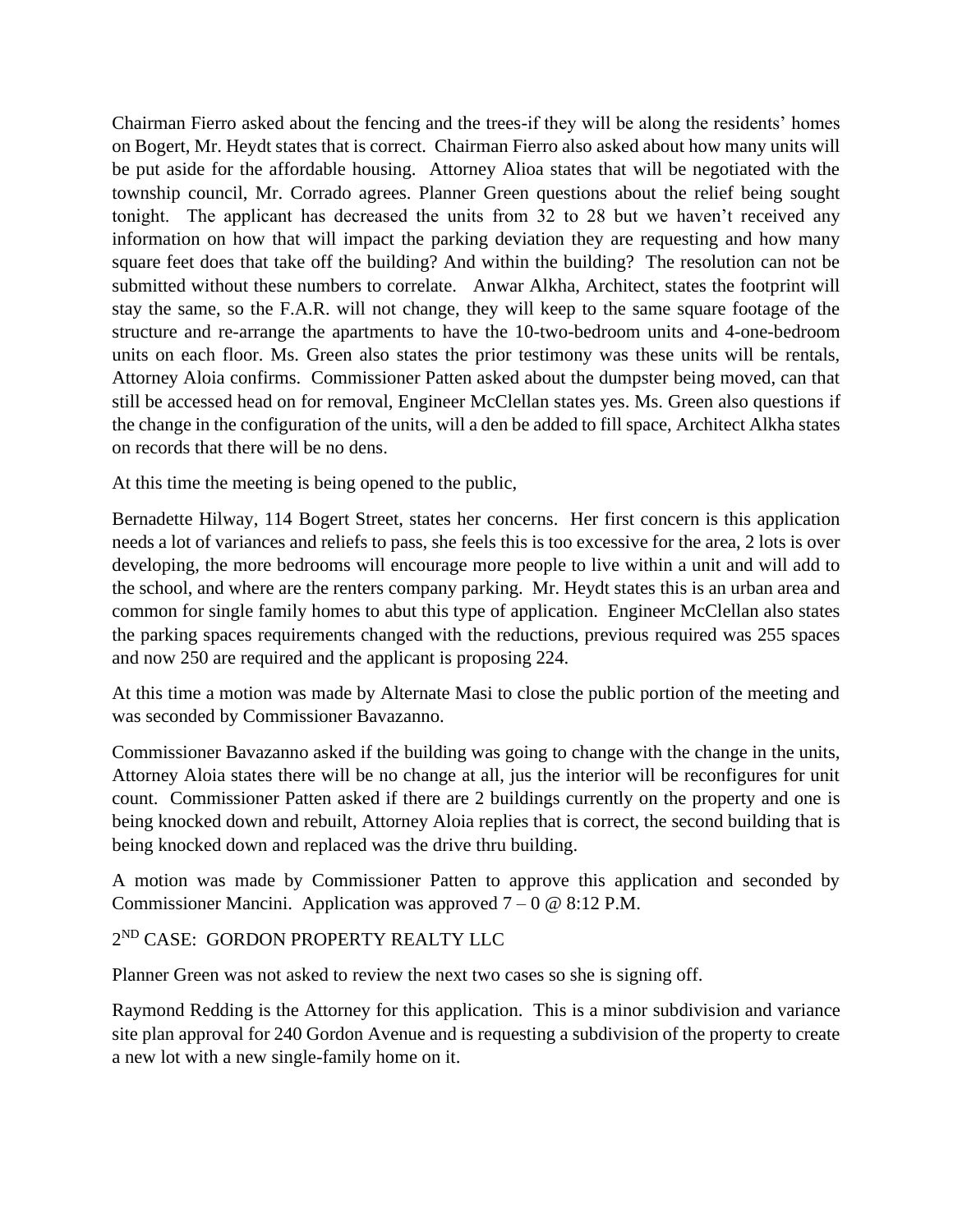Engineer McClellan, 11 Furler Street, Totowa was sworn in by Attorney Corrado and considered an expert in his field by the Board. Mr. McClellan has prepared sheet A-1, minor subdivision variance site plan dated 3/12/2021 an consist of 5 sheets. The property is 9,995 square feet and located in the R7 zone. On sheet 2, this shows the single-family home with a shed, patio in the rear, driveway in front, and a car port on the right side of the property. The property slops from left to right going down towards Gordon Avenue. Applicant is proposing tonight to subdivide the property and remove part of the driveway, carport, and existing wall on the property and build a new 4,012 square foot lot with a two-story dwelling. The variances needed are lot area for both properties, relief of lot width, existing non-conformity for the existing house for front yard, F.A.R., and relief for building height. Mr. McClellan reviews Totowa Board Engineer Cristaldi's letter dated May 12, 2021. Under B, technical Comments, number five they will comply, number 6 a drywell is being proposed, number 7 a design waiver is needed, number 8 they have done, and number 9 the applicant has no objection to, and they will update the plan.

Tom Mesuk, Architect, 197 Valley Boulevard in Woodridge, NJ, was sworn in by Attorney Corrado and considered an expert in his field by the Board. Mr. Mesuk prepared the architectural plans marked A2. The plan shows three floor plans, the ground floor which will have 2 car garage, storage, and a family room in the rear. The first floor, which will be 1,260 square feet will consist of a kitchen, living room, dining room, closet, foyer, half bath, and a pantry. The second floor which will also be 1,260 square feet will consist of two bedrooms, a master suite with a walk in closet and bathroom, laundry closet, and additional bathroom. Exhibit A-3 is the front elevation with stone façade on the bottom and entrance and siding on the rest with a 5 on 12 roof pitch. Exhibit A-4 is the actual photo of the existing home and the property line. Commissioner Patten asked about eh sidewalk being extended up the property. Joe Murphy, owner of Gordon Realty, 21 Mountaintop Terrace in Little Falls, NJ was sworn in by Attorney Corrado. Mr. Murphy states the sidewalk can continue but there is a guardrail and not sure if that would be an issue. Mr. McClellan states it would not be an issue, the sidewalk would actually go behind it and an ADA approved ramp can be added at the corner to finish it off. Board Engineer Cristaldi states the extension of the sidewalk is a good idea especially because of a slight terrain elevation and a second drywall would also be a good thing to add.

Frank Mileto, Planner, 14 Beaverbrook Drive, Long Valley, NJ was sworn in by Attorney Corrado and considered an expert in his field by the Board. Mr. Mileto has reviewed the application and the plans. Mr. Mileto feels this application will improve the condition of water run off to neighbors to the right and will improve the residence without any negative impact to the neighbors. This is a modest house with no glare or shade.

At this time the meeting is being open to the public.

Chris Taliercio, 236 Gordon Avenue, was sworn in by Attorney Corrado. Mr. Taliercio strongly objects this application and wrote a letter to the Board. This letter was distributed to all Board members. Mr. Taliercio feels that one conforming lot being made into two non-conforming lots and the F.A.R. is extreme. When you look at the street view, there is a significant grading from the property to his property. All the shrubs were pulled out, which had helped with the water. Mr.